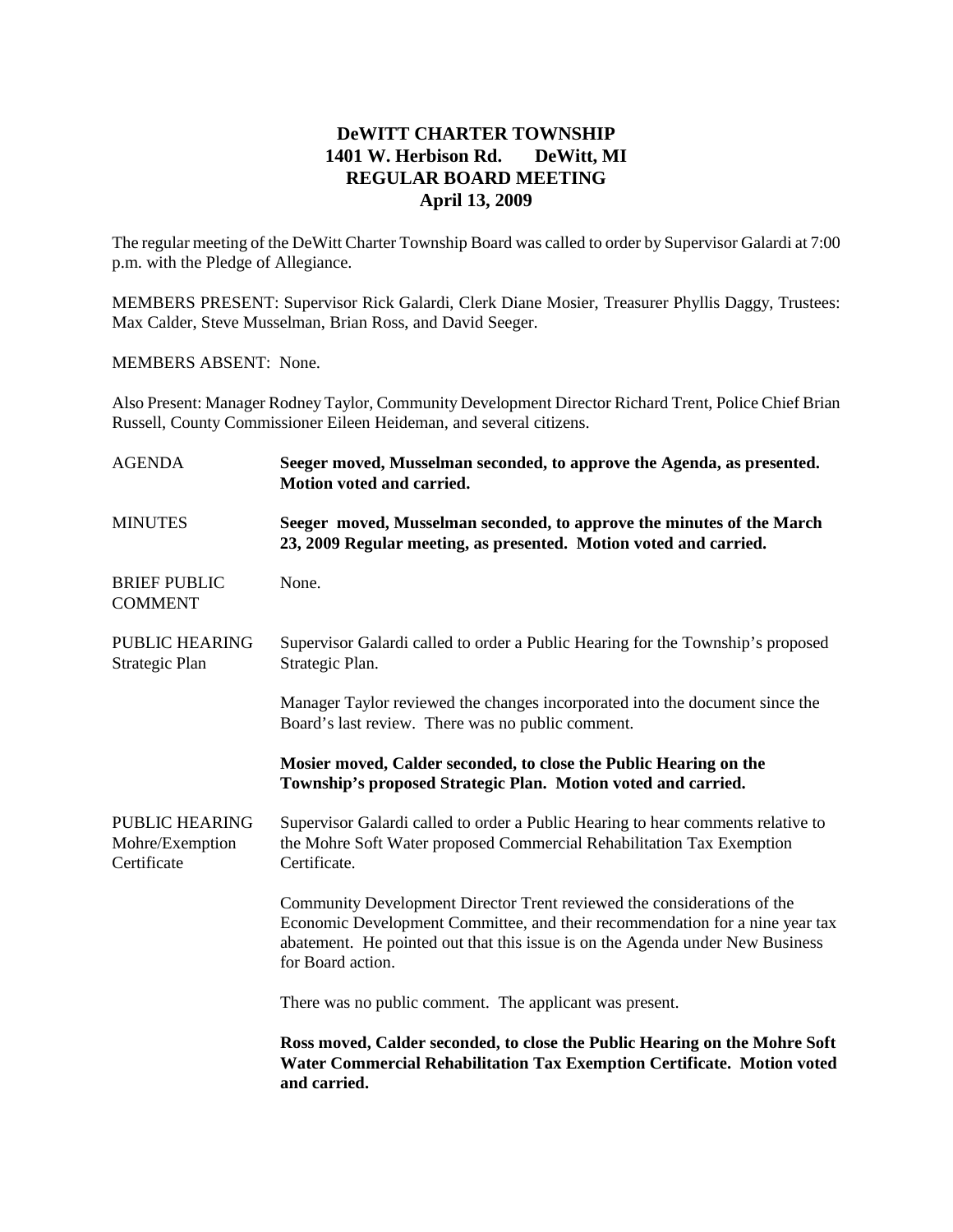| <b>Township Board Minutes</b><br>April 13, 2009 Page 2                 |                                                                                                                                                                                                                                                                                                                                                                                                                                                                                                                                                                                                                                                                                                                                                                                                                                                                                                                                                                                                                                                                                                                                                                                                                                                                                                                                                                                                                                                                                                                                                            |
|------------------------------------------------------------------------|------------------------------------------------------------------------------------------------------------------------------------------------------------------------------------------------------------------------------------------------------------------------------------------------------------------------------------------------------------------------------------------------------------------------------------------------------------------------------------------------------------------------------------------------------------------------------------------------------------------------------------------------------------------------------------------------------------------------------------------------------------------------------------------------------------------------------------------------------------------------------------------------------------------------------------------------------------------------------------------------------------------------------------------------------------------------------------------------------------------------------------------------------------------------------------------------------------------------------------------------------------------------------------------------------------------------------------------------------------------------------------------------------------------------------------------------------------------------------------------------------------------------------------------------------------|
| <b>PRESENTATION</b><br>CCEA/Czarnecki                                  | John Czarnecki, President and CEO of the Clinton County Economic Alliance,<br>provided an overview of the 2008 accomplishments and the 2009 Strategic Goals<br>and Objectives for the Alliance. There was discussion regarding development<br>issues.                                                                                                                                                                                                                                                                                                                                                                                                                                                                                                                                                                                                                                                                                                                                                                                                                                                                                                                                                                                                                                                                                                                                                                                                                                                                                                      |
| <b>COUNTY</b><br><b>COMMISSIONER</b>                                   | None present.                                                                                                                                                                                                                                                                                                                                                                                                                                                                                                                                                                                                                                                                                                                                                                                                                                                                                                                                                                                                                                                                                                                                                                                                                                                                                                                                                                                                                                                                                                                                              |
|                                                                        | CORRESPONDENCE Correspondence included the following: MLCC 15 Day Notice regarding Meijer<br>Liquor License purchase; service change notice from Comcast; Office Recycling<br>information from Granger; March statistics from Clinton County Sheriff;<br>February Activity Report from the Police Department; March Activity Report<br>from the Fire Department; Fire Department Burning Issues Newsletter.                                                                                                                                                                                                                                                                                                                                                                                                                                                                                                                                                                                                                                                                                                                                                                                                                                                                                                                                                                                                                                                                                                                                                |
| <b>COMMITTEES &amp;</b><br><b>COMMISSIONS</b>                          | Clerk Mosier reviewed the Library Board minutes of February 12, and March 12,<br>2009. She reviewed possible budget cuts at the library.                                                                                                                                                                                                                                                                                                                                                                                                                                                                                                                                                                                                                                                                                                                                                                                                                                                                                                                                                                                                                                                                                                                                                                                                                                                                                                                                                                                                                   |
|                                                                        | Mosier moved, Ross seconded, to receive and place on file the minutes of the<br>DeWitt Public Library Board meetings of February 12, and March 12, 2009.<br>Motion voted and carried.                                                                                                                                                                                                                                                                                                                                                                                                                                                                                                                                                                                                                                                                                                                                                                                                                                                                                                                                                                                                                                                                                                                                                                                                                                                                                                                                                                      |
| <b>UNFINISHED</b><br><b>BUSINESS</b>                                   | None.                                                                                                                                                                                                                                                                                                                                                                                                                                                                                                                                                                                                                                                                                                                                                                                                                                                                                                                                                                                                                                                                                                                                                                                                                                                                                                                                                                                                                                                                                                                                                      |
| <b>NEW BUSINESS</b><br>Resolution 090410<br>Commercial Rehab/<br>Mohre | Musselman moved, Calder seconded, to approve, as recommended by the<br>Economic Development Committee, by adopting Resolution 090410, the<br>Application for a Commercial Rehabilitation Tax Exemption Certificate<br>as filed by Mohre Soft Water for property locate at 16231 South Business<br>US-27, for an abatement period of nine (9) years with the following basis:<br>1) Mohre Soft Water has filed a complete application for a Commercial<br>Rehabilitation Exemption Certificate as required by P.A. 210 of 2005, as<br>Amended; 2) the proposed commercial rehabilitation is located at 16231<br>South Business US-27 and is within a Commercial Rehabilitation District as<br>required by P.A. 210 of 2005, as amended 3) a public hearing on the<br>proposed Commercial Rehabilitation Exemption Certificate was held on<br>april 13, 2009 by DeWitt Charter Township as required by P.A. 210 of 2005,<br>as amended 4)the Commercial Rehabilitation Exemption Certificate was<br>evaluated within the guidelines of the DeWitt Charter Township<br><b>Commercial Rehabilitation Tax Abatement Policy as adopted on November</b><br>24, 2008 4) the recommended nine (9) year abatement period is based on the<br>ranking criteria of priority property location, job retention, job creation,<br>project value, and additional bonus provisions as contained within the Tax<br>Abatement Policy and evaluation by the Committee.<br>AYES: Daggy, Mosier, Galardi, Seeger, Musselman, Ross, Calder<br><b>NAYS: None</b><br>Motion carried. |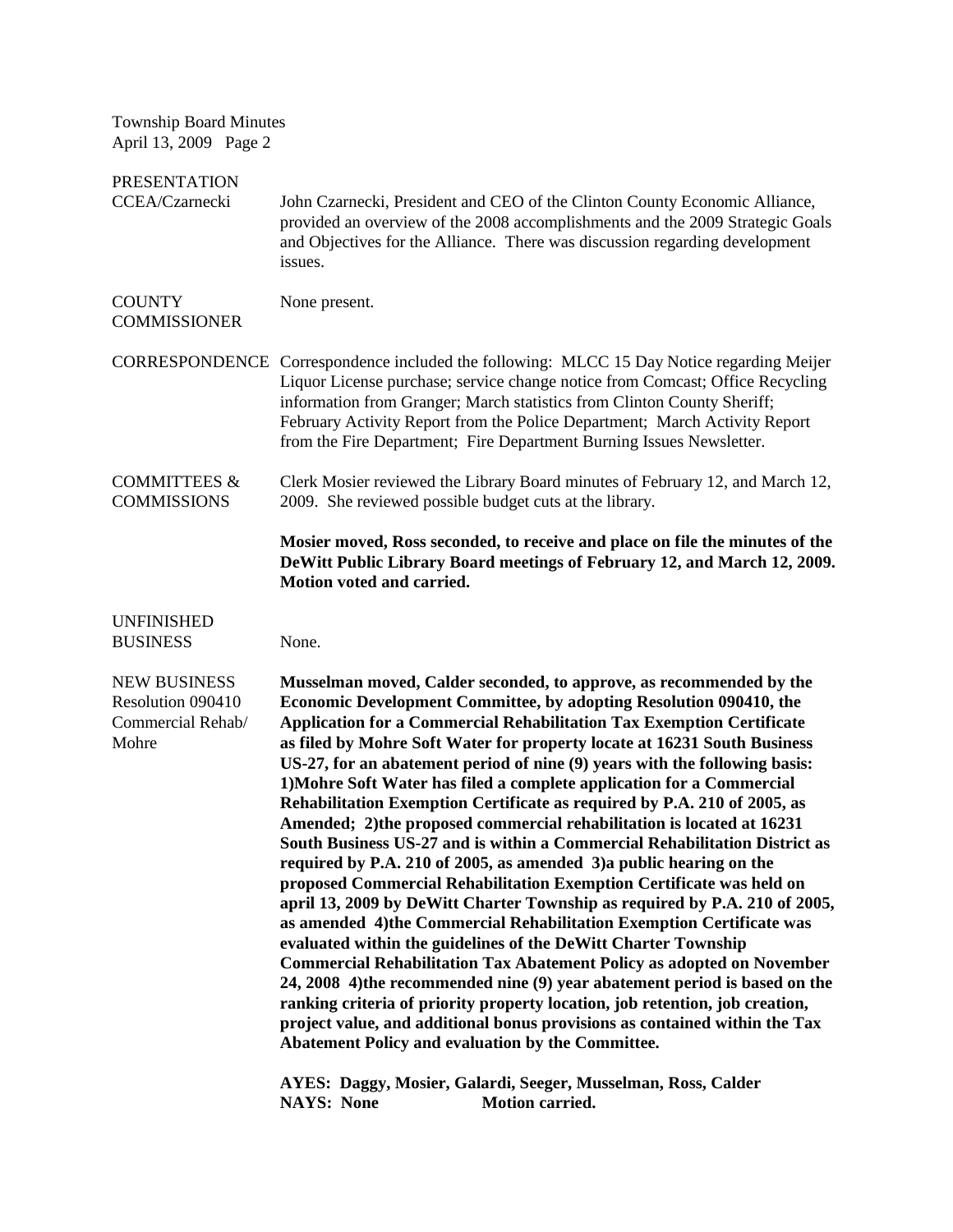Township Board Minutes April 13, 2009 Page 3

| Resolution 090408<br>Commercial Rehab/<br>Redline | Musselman moved, Ross seconded, as required by Public Act<br>210 of 2005, the Commercial Rehabilitation Act, and based on a completed<br>application for Commercial Rehabilitation Tax Abatement Exemption<br>Certificate, filed by SVR Properties (Redline Auto Services) for property<br>located at 16040 South Business US-27, the Board of Trustees take formal<br>action by adoption of Resolution 090408, on the previously approved<br>exemption certificate (December 8, 2008).                                                                              |
|---------------------------------------------------|----------------------------------------------------------------------------------------------------------------------------------------------------------------------------------------------------------------------------------------------------------------------------------------------------------------------------------------------------------------------------------------------------------------------------------------------------------------------------------------------------------------------------------------------------------------------|
|                                                   | AYES: Ross, Calder, Daggy, Mosier, Galardi, Seeger, Musselman<br><b>NAYS: None</b><br>Motion carried.                                                                                                                                                                                                                                                                                                                                                                                                                                                                |
| Strategic Plan                                    | Calder moved, Ross seconded, to adopt the 2008 to 2013 DeWitt Charter<br>Township Strategic Plan. Motion voted and carried.                                                                                                                                                                                                                                                                                                                                                                                                                                          |
| 2009 Road Projects                                | Manager Taylor reviewed his memo dated April 9, 2009, which outlined the<br>processes, including chloride, overbanding, micro-surfacing, resurfacing, mowing<br>and spraying, to be utilized for road work scheduled for 2009.                                                                                                                                                                                                                                                                                                                                       |
|                                                   | Lengthy discussion revealed that the process for planning future road<br>improvements will be enhanced by technology being implemented by the Road<br>Commission. Manager Taylor reported working with the Road Commission on<br>these issues.                                                                                                                                                                                                                                                                                                                       |
|                                                   | Calder moved, Seeger seconded, to approve the following budget adjustment<br>for the additional road work: \$8,644 from 101-000-390-000 (Fund Balance)<br>to 101-446-801-000 (Roads-Maintenance). Motion voted and carried.                                                                                                                                                                                                                                                                                                                                          |
|                                                   | Musselman moved, Seeger seconded, to authorize the Supervisor, Clerk, and<br>Treasurer to execute any documents necessary with the Clinton County<br>Road Commission for the recommended 2009 road projects, in an amount<br>not-to-exceed \$183,761.55, with \$56,367.33 coming from the Road<br>Commission and the Township funding coming from the following accounts:<br>101-446-801-000 (Roads-Maintenance) \$59,065.80<br>101-446-977-900 (Roads-Capital Outlay) \$64,578.42<br>590-537-977-000 (Sewer-Capital Outlay) \$3,750.00 Motion voted and<br>carried. |
| <b>CARTS Appt</b>                                 | Mosier moved, Calder seconded, to appoint Richard Trent as the DeWitt<br><b>Charter Township designee to the Tri-County Regional Planning Capital</b><br>Area Region Transportation Study Committee and Rod Taylor as the<br>alternate. Motion voted and carried.                                                                                                                                                                                                                                                                                                    |
| <b>Update/Bldg Contr</b>                          | Mosier moved, Ross seconded, to approve the employee contract revision for<br>Bruce Ballard, and authorize the Manager to execute said agreement.                                                                                                                                                                                                                                                                                                                                                                                                                    |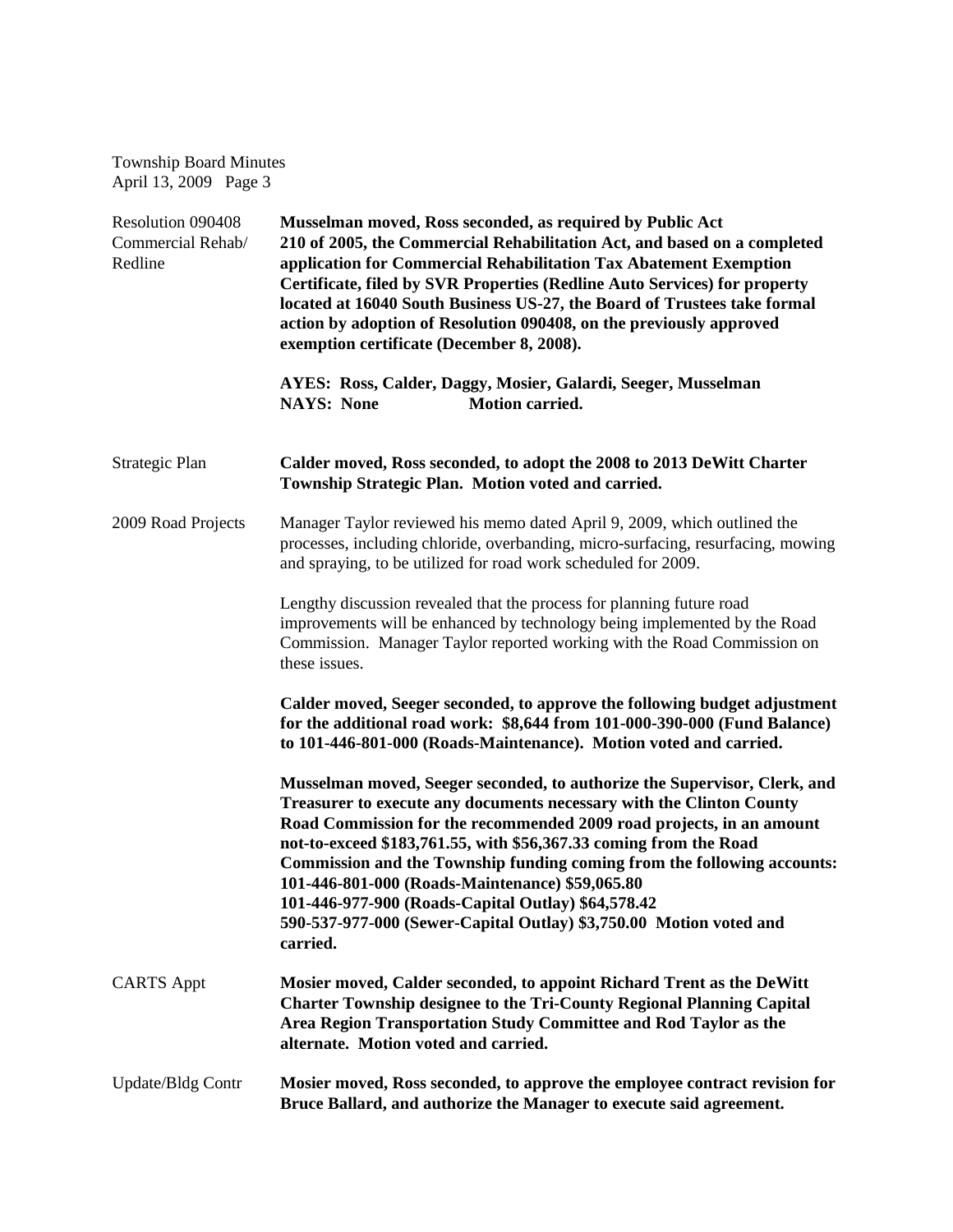Township Board Minutes April 13, 2009 Page 4

**Motion voted and carried.**

Planning Comm Appt **Seeger moved, Musselman seconded, to concur with the Supervisor's appointment of Tim Fair to the Planning Commission to fill the unexpired term of Mike Nolan. Motion voted and carried.** Resolution 090409 **Seeger moved, Calder seconded, to adopt Resolution 090409, waiving the** Fee/Going Out of Bus **\$50 fee for Going Out of Business sale applications, adding that this fee will be added to the Township's Fee Schedule. AYES: Musselman, Seeger, Galardi, Mosier, Daggy, Calder, Ross NAYS: None Motion carried.** Manager Taylor pointed out that knowing this information is beneficial to the Township. Codification Proposal Clerk Mosier and Manager Taylor reviewed their proposal for Codification Services, dated April 9, 2009. There was discussion regarding the project which is budgeted and planned for 2009 and 2010 respectively. **Ross moved, Seeger seconded, to enter into a contract with Municipal Code Corporation for Codification and Publication of the Township's Ordinances, at a cost not-to-exceed \$20,400, and authorize the Clerk to execute the same when the Manager is confident we have negotiated the best associated fees possible. Motion voted and carried.** Sewer Rehabilitation Manager Taylor's memo dated April 9, 2009, explained the need for additional Mansell \$ C2AE services because a vehicle detection loop that controls the timing of the intersection at BR-127 and State Road is located in the sewer repair location. **Mosier moved, Seeger seconded, to authorize the Township Clerk to execute an agreement with Mansell Associates for traffic signal design services related to the sanitary sewer repair work at State and BR-127, with the contract amount not to exceed \$3,800, charged to the sewer fund engineering line item 590-537-802-000. Motion voted and carried. Mosier moved, Seeger seconded, to authorize the Township Clerk to execute an amendment to C2AE current agreement for 2009 sanitary sewer rehabilitation serviced, in an amount not-to-exceed \$1,200 which will be charged to 590-537-802-000. Motion voted and carried.** Gunnisonville Manager Taylor pointed out that this is the Master Plan contracted with Kebs to Master Plan create. The Board reviewed and discussed the proposed three phase plan. Manager Taylor pointed out that the master plan proposal included the bidding of phase 1 of the proposal. He pointed out that based on the bids received, the Board may or may not choose to proceed with the project.